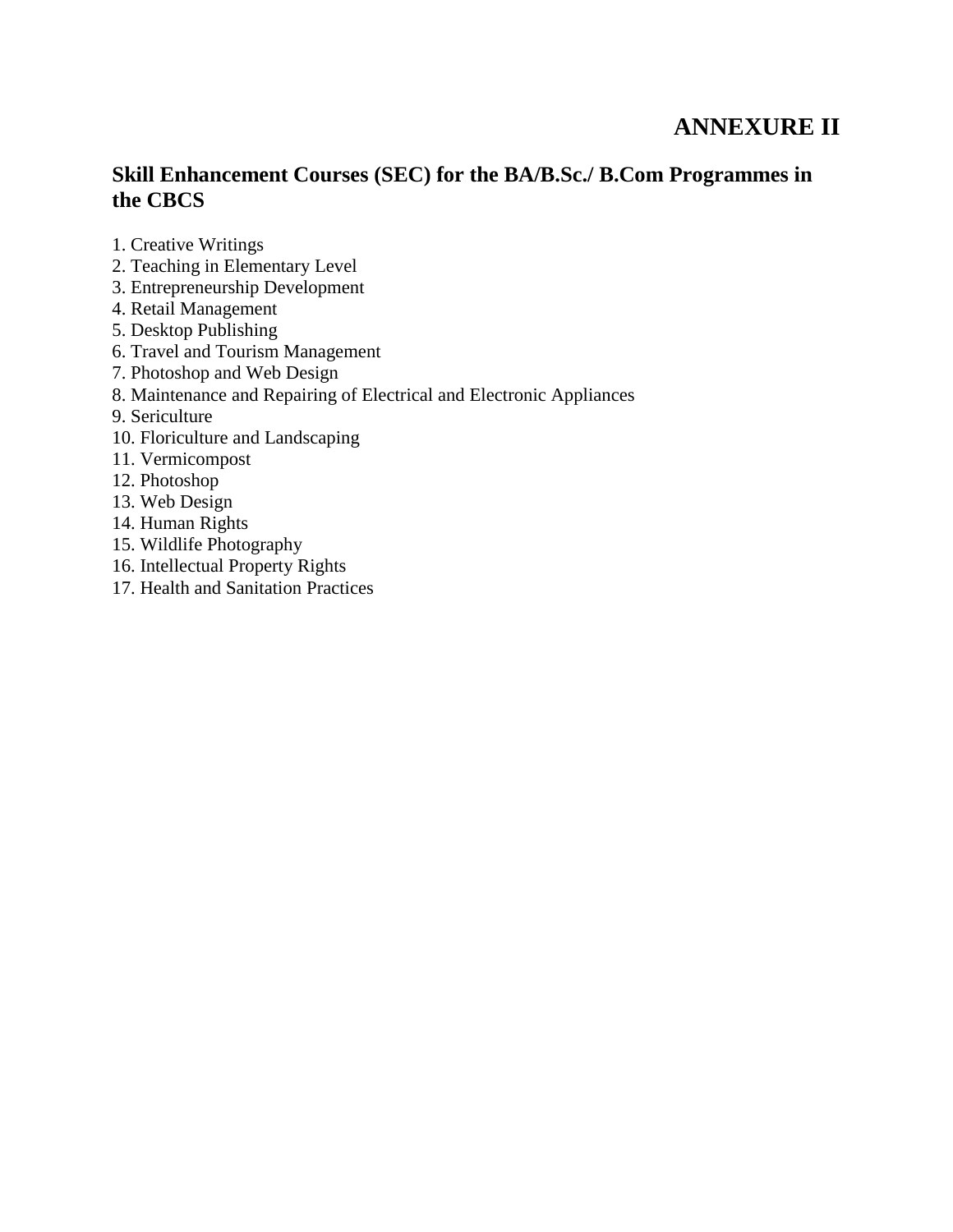| Paper Code:                                                                                                                                                                                                                                                                                                                                                                                                                                                                           | Title of the Paper:                                                                                                                                                                                                           | Credit: 2 |         |                            |  |  |
|---------------------------------------------------------------------------------------------------------------------------------------------------------------------------------------------------------------------------------------------------------------------------------------------------------------------------------------------------------------------------------------------------------------------------------------------------------------------------------------|-------------------------------------------------------------------------------------------------------------------------------------------------------------------------------------------------------------------------------|-----------|---------|----------------------------|--|--|
| SEC <sub>5</sub>                                                                                                                                                                                                                                                                                                                                                                                                                                                                      | <b>Desktop Publishing</b>                                                                                                                                                                                                     | $L = 1$   | $P = 1$ | $T = 0$                    |  |  |
| Objective:<br>The course is designed with an objective to<br>$\triangleright$ Introduce Adobe InDesign, PageMaker<br>$\triangleright$ Explain the basics of different kinds of printings<br><b>Learning Outcome:</b><br>On completion of the course, students will be able to<br>$\triangleright$ Create book works, building booklets, completing the book using Adobe InDesign,<br>PageMaker<br>> Create business cards, pamphlets, banners, newspapers, books using Adobe InDesign |                                                                                                                                                                                                                               |           |         |                            |  |  |
|                                                                                                                                                                                                                                                                                                                                                                                                                                                                                       | <b>Total Marks: 100</b>                                                                                                                                                                                                       |           |         |                            |  |  |
|                                                                                                                                                                                                                                                                                                                                                                                                                                                                                       | (In Semester Evaluation: 20 & End Semester Evaluation: 80)                                                                                                                                                                    |           |         |                            |  |  |
| <b>Work Area</b><br><b>Marks: 05 Class: 02</b><br>Arranging palettes, customizing workspace, palette menus, navigation and magnification, layers, context<br>menus, selecting objects, using help                                                                                                                                                                                                                                                                                     |                                                                                                                                                                                                                               |           |         |                            |  |  |
| <b>Documents</b><br><b>Marks: 05 Class: 02</b><br>Starting new documents and page size, master pages, footers, placeholder master, applying master and<br>overriding master, editing master pages                                                                                                                                                                                                                                                                                     |                                                                                                                                                                                                                               |           |         |                            |  |  |
| <b>Marks: 05 Class: 02</b><br><b>Frames</b><br>Modifying and resizing text frames, modifying and resizing graphic frames, wrapping graphics, creating<br>and duplicating frames, rotating and aligning objects                                                                                                                                                                                                                                                                        |                                                                                                                                                                                                                               |           |         |                            |  |  |
| <b>Importing and editing text</b><br><b>Marks: 10 Class: 05</b><br>managing fonts, creating and entering text, creating headline, flowing text, working with styles, aligning<br>text, threading text, changing number of columns, changing text alignment, character style, find and<br>Replace and Spell check, text on a path                                                                                                                                                      |                                                                                                                                                                                                                               |           |         |                            |  |  |
| <b>Typography</b><br><b>Marks: 07 Class: 03</b><br>vertical spacing, baseline grid, space above and below paragraph, font and type style, paragraph<br>alignment, special font features and drop cap, fill and stroke for text, kerning and tracking, working with<br>tabs, rule for paragraph                                                                                                                                                                                        |                                                                                                                                                                                                                               |           |         |                            |  |  |
| <b>Working with color</b>                                                                                                                                                                                                                                                                                                                                                                                                                                                             | Adding color to swatch palette, applying color to objects, dash stroke, gradient, tint, spot color, apply<br>color to text, apply color to object, creating and applying gradient swatch                                      |           |         | <b>Marks: 07 Class: 03</b> |  |  |
|                                                                                                                                                                                                                                                                                                                                                                                                                                                                                       | <b>Importing and linking graphics</b><br>Adding graphics, vector and bitmap graphics, managing links to imported, graphics, updating graphics,<br>clipping paths, settings for display performance, library to manage objects |           |         | <b>Marks: 07 Class: 03</b> |  |  |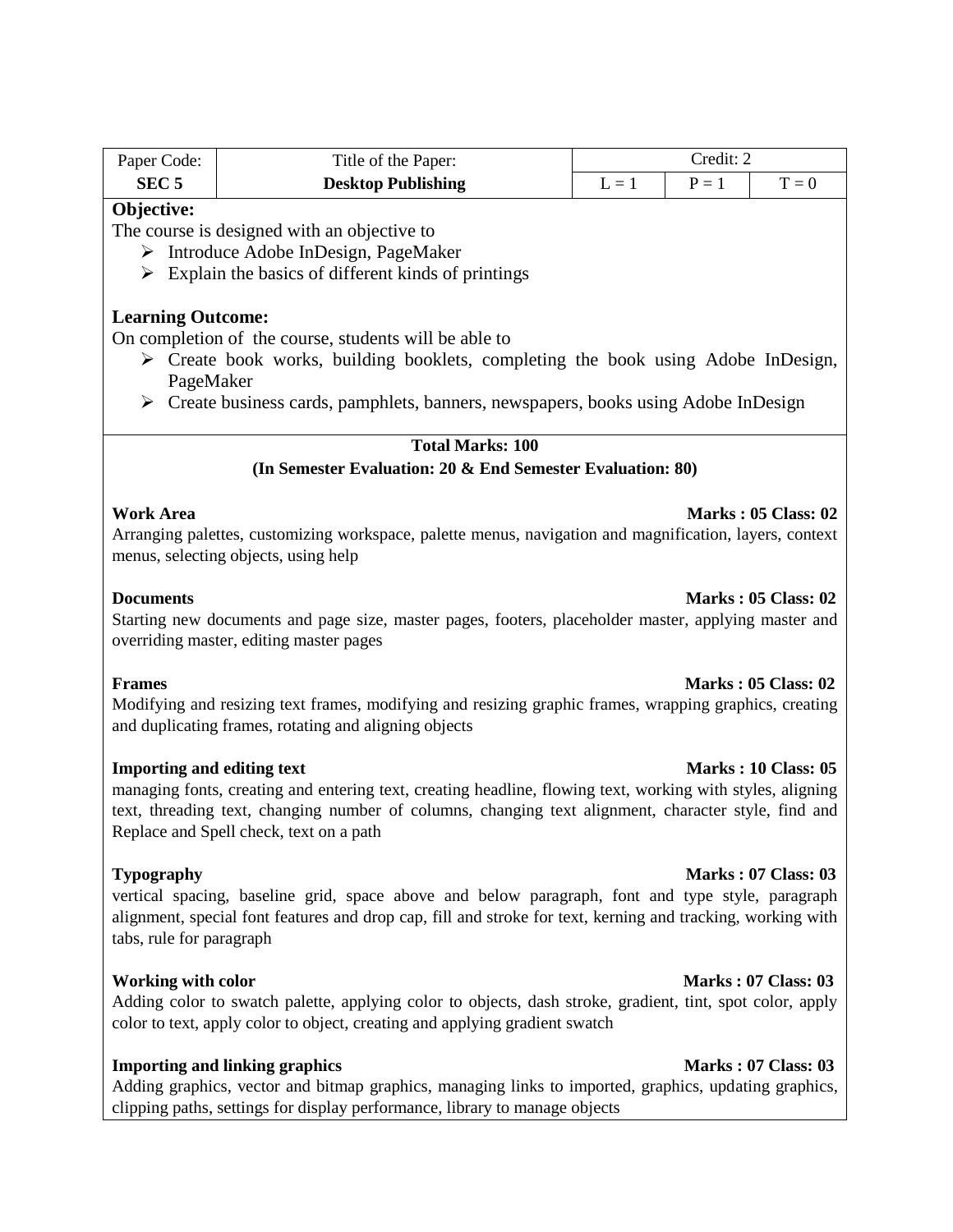# Document grids, applying color to path, pencil tool, pen tool, drawing curve and straight segments, compound path, slicing a path with scissor, adding end shape to open path, creating texture effects, inline graphics

Importing and formatting a table, formatting borders and alternating row colors, graphics within tables,

formatting text in table, character style to table text, adjust column size

### **Transparency Marks : 05 Class:**

**02** 

Transparency setting, opacity of objects, blending modes, feathering, transparency settings for EPS images, drop shadow

### **Interactive document** Marks : 05 Class: 02

Bookmarks, hyperlinks, navigation buttons, adding a movie, button with rollover and down states, adding an action to button, exporting to pdf

### **Book** Marks : 05 Class: 02

Defining a book, creating book file, order and pagination, table of content, maintaining consistency, synchronizing book document, updating table of content, indexing the book

### **Printing and preparation Marks : 05 Class: 02 <b>Marks** : 05 Class: 02

Preflight, package, separation preview, transparency preview, transparency flattener preview, printing proof

### **Books Recommended:**

- 1. InDesign in easy Steps, Tata Mcgraw Hill
- 2. InDesign CS5 in simple Steps, Dreamtech Press

### **Computer Lab Based on Desktop Publishing:**

- $\triangleright$  Work Area
- > Documents
- > Frames
- $\triangleright$  Typography
- $\triangleright$  Working with color
- $\triangleright$  Importing and linking graphics
- > Tables
- $\triangleright$  Vector graphics
- $\triangleright$  Transparency
- $\triangleright$  Interactive document
- $\triangleright$  Book
- $\triangleright$  Printing and preparation

N.B.: The University recommends that the Practical be done in the Adobe InDesign software. However, if this version is not available, the same may be done in Adobe PageMaker.

### **Tables** Marks : 07 Class: 03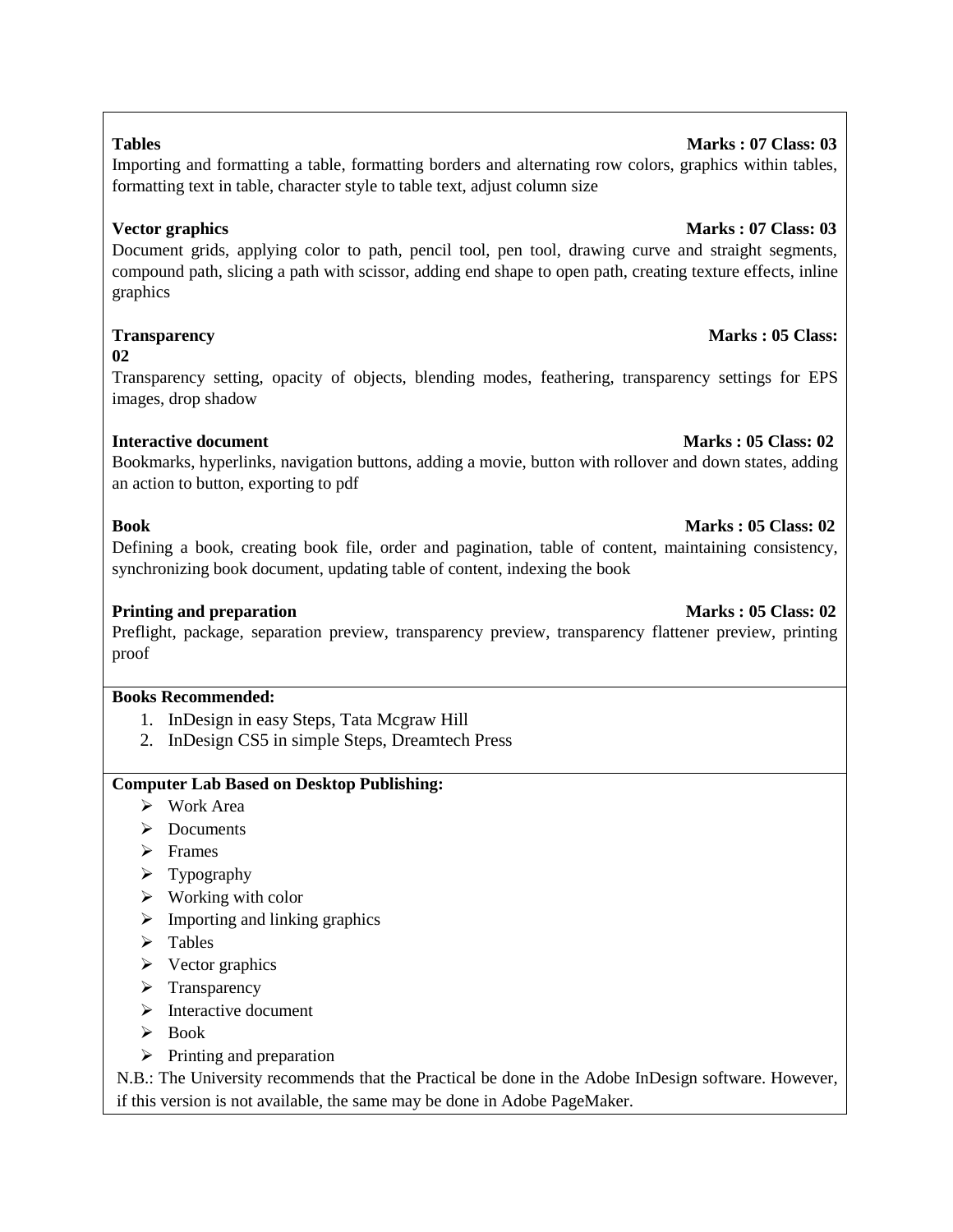| Paper Code:                                                  |                                                                                           | Title of the Paper: | Credit: 2 |         |         |  |  |  |
|--------------------------------------------------------------|-------------------------------------------------------------------------------------------|---------------------|-----------|---------|---------|--|--|--|
| <b>SEC 12</b>                                                |                                                                                           | Photoshop           | $L = 1$   | $P = 1$ | $T = 0$ |  |  |  |
| Objective:                                                   |                                                                                           |                     |           |         |         |  |  |  |
| The course is designed with an objective to                  |                                                                                           |                     |           |         |         |  |  |  |
| Describe how to use photo shop<br>➤                          |                                                                                           |                     |           |         |         |  |  |  |
| ➤                                                            | Navigate Photoshop's Workspace, create & setup documents                                  |                     |           |         |         |  |  |  |
| Work with effects, filters and adjustments.<br>➤             |                                                                                           |                     |           |         |         |  |  |  |
| ➤                                                            | Describe typography, color, layout, photo editing, composition, graphics, vector & raster |                     |           |         |         |  |  |  |
| application                                                  |                                                                                           |                     |           |         |         |  |  |  |
| ≻                                                            | Describe Layers and Masking                                                               |                     |           |         |         |  |  |  |
|                                                              |                                                                                           |                     |           |         |         |  |  |  |
| <b>Learning Outcome:</b>                                     |                                                                                           |                     |           |         |         |  |  |  |
| On completion of the course, students will be able to        |                                                                                           |                     |           |         |         |  |  |  |
| Identify and describe the major functions of Photoshop.<br>➤ |                                                                                           |                     |           |         |         |  |  |  |
| ➤                                                            | Work and manipulate images                                                                |                     |           |         |         |  |  |  |
| ➤                                                            | Work with basic selections.                                                               |                     |           |         |         |  |  |  |
| ➤                                                            | Add effects, corrections to images using Photoshop.                                       |                     |           |         |         |  |  |  |
|                                                              |                                                                                           |                     |           |         |         |  |  |  |
| <b>Total Marks: 100</b>                                      |                                                                                           |                     |           |         |         |  |  |  |

# **(In Semester Evaluation: 20 & End Semester Evaluation: 80)**

### **Unit 1. Introduction 10 Marks, 7 Classes**

### The Photoshop Interface, setting up a new Photoshop document, Saving a new document, The Default Palettes, Working with Photoshop Palettes, The Photoshop Toolbox and Options bar, Using Guides and Ruler, Supported import in export image formats, Opening an Image in Photoshop, Creating Images in Photoshop, Saving Images in Photoshop, Basic Image Editing, Changing Image Size, Cropping an Image, Changing Color/Bit Depth, Optimizing Images using Save for Web, Working with Color in Photoshop.

### **Unit 2. Photoshop Tools and Transforms 20 Marks, 12 Classes**

Parts of the Toolbox, Toolbox Shortcuts, Tools Options, Marquees, Magic wand Lassos, Move tool, Crop tool, Slice tools, Pencil, Paintbrush, Eraser tools, History brushes, Clone tamp-Pattern stamp, Healing brush tool, Retouch tool, Gradient, Paint bucket, Burn- Dodge-Sponge, Blur-Sharpen-Smudge, Shapes-Line rectangle- polygon-custom shapes, Path, selection tool, Pen tool, Type tools, Notes tool-Audio annotation, eyedropper-Color sampler- Measure tool, Hand-Zoom, Quick mask-Screen modes, Jump to Image Ready, Back ground and Foreground. Using Free transform, Move, Rotate, Scale, Skew, Distort, Perspective, Flip-vertical, horizontal, Invert Rotate 1800, Rotate 900 CW, Rotate 900 CCW

### **Unit 3. Photoshop Layers and Channels 15 Marks, 10 Classes**

About Layers-Fill and adjustment layers, The Layer Palette, Naming Layers, Creating Layers, Deleting Layers, Viewing Layers, Moving Layers, Layer Opacity, Locking Layers, Merging Layers, Layer modes and blending options, Image composting using layers. About channels, Channel palette, Creating and viewing Channels, Modifying channels, Deleting channels, Alpha channels and masks.

### **Unit 4. Photo enhancement and Color correction 15 Marks, 10**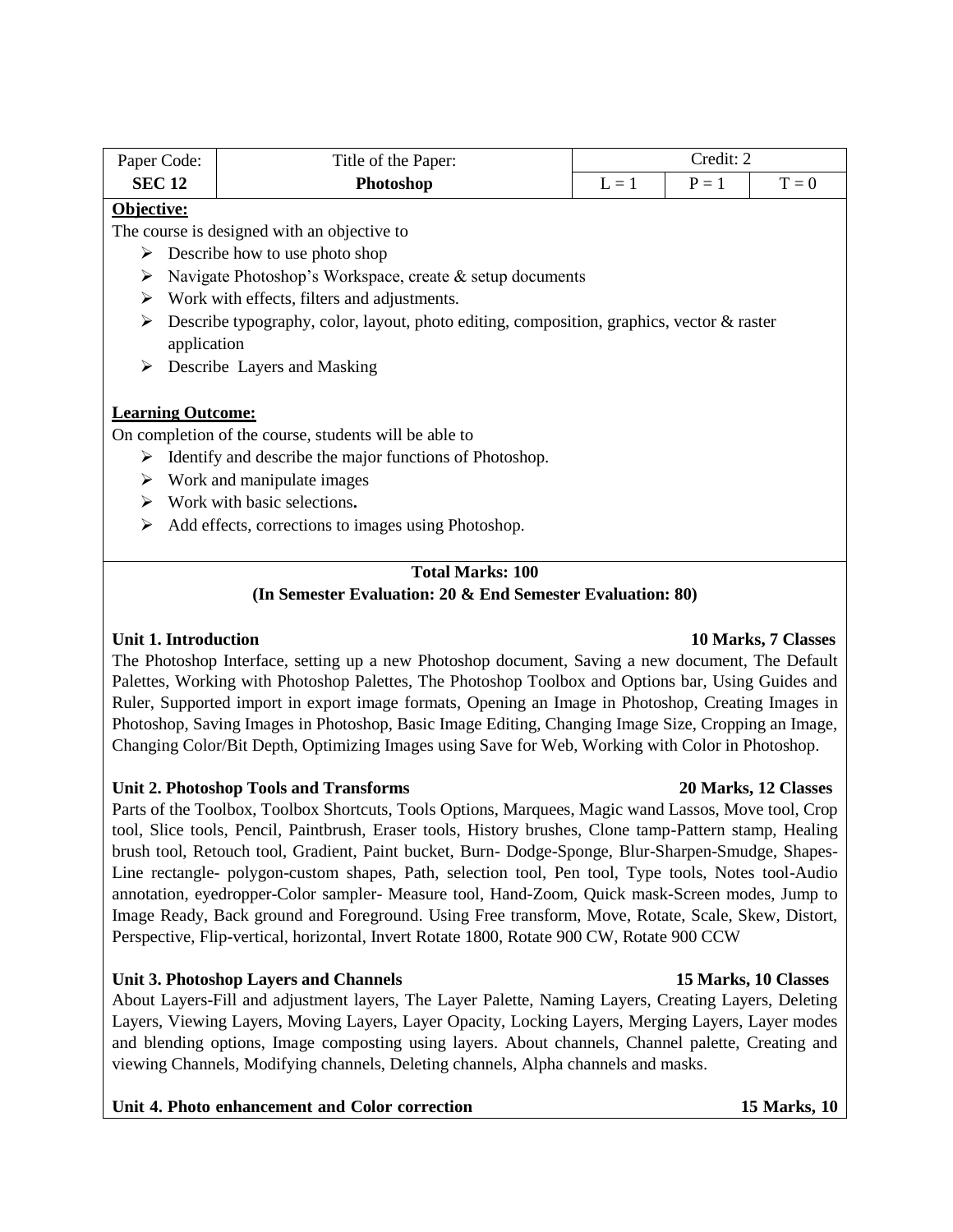### **Classes**

Changing Levels, Changing Curves, Color balance, Changing Brightness and Contrast, Changing Hue Saturation and Brightness, Changing a grayscale image to a colored image. Histogram, Gradient map, Desatuarate, Invert, Color replace, Selective color, Equalize, Threshold, Channel mixer, Posterize, Changing background using layer composting

### **Unit 5. Text editing in Photoshop 20 Marks, 12 Classes**

About the type layer, Creating vertical and horizontal types, Point and paragraph text creation, using horizontal and vertical type mask tools, Using Character palette for text editing, Choosing a font, Changing the type color, Choosing a type size, specifying kerning and tracking, Using fractional character widths, specifying baseline shift, applying underline and strikethrough, Text alignment and justification, Specifying anti-aliasing, Creating text warp, Rasterizing type, Converting type to shapes, Adding effects to text

### **Books Recommended:**

- 3. Adobe Photoshop Bible, Dayley and Dayley, Wiley India Publication.
- 4. Photoshop in Easy Steps 1st Edition (Paperback), Robert Shufflebotham, Tata Mc Graw-Hill Publication.
- 5. Adobe Photoshop-Classroom in a Book  $1<sub>st</sub>$  Edition, Adobe Creative Team, Pearson Publication.
- 6. Jennifer Smith and AGI Creative Team ,Adobe Photoshop CS6 Digital Classroom, Wiley; Pap/Dvdr edition , 2012
- 7. [Andrew Faulkner](https://www.amazon.in/Andrew-Faulkner/e/B00MJJZBRW/ref=dp_byline_cont_book_1) & [Conrad Chavez](https://www.amazon.in/s/ref=dp_byline_sr_book_2?ie=UTF8&field-author=Conrad+Chavez&search-alias=stripbooks) , Adobe Photoshop CC Classroom in a Book, Adobe, 2017
- 8. Toni Toland, Best Practice: The Pros on Adobe Photoshop Delmar Cengage Learning; Pap/Cdr edition, 2006
- 9. Philip Andrews, Adobe Photoshop Elements 4.0 A to Z: Tools and features illustrated ready reference Paperback Focal Press; 1 edition 2006

### **Computer Lab Based on Photoshop:**

- $\triangleright$  Photoshop Tools and Transforms (20 Marks)
- $\triangleright$  Photoshop Layers and Channels (20 Marks)
- $\triangleright$  Photo enhancement and Color correction (20 Marks)
- $\triangleright$  Text editing in Photoshop (20 Marks)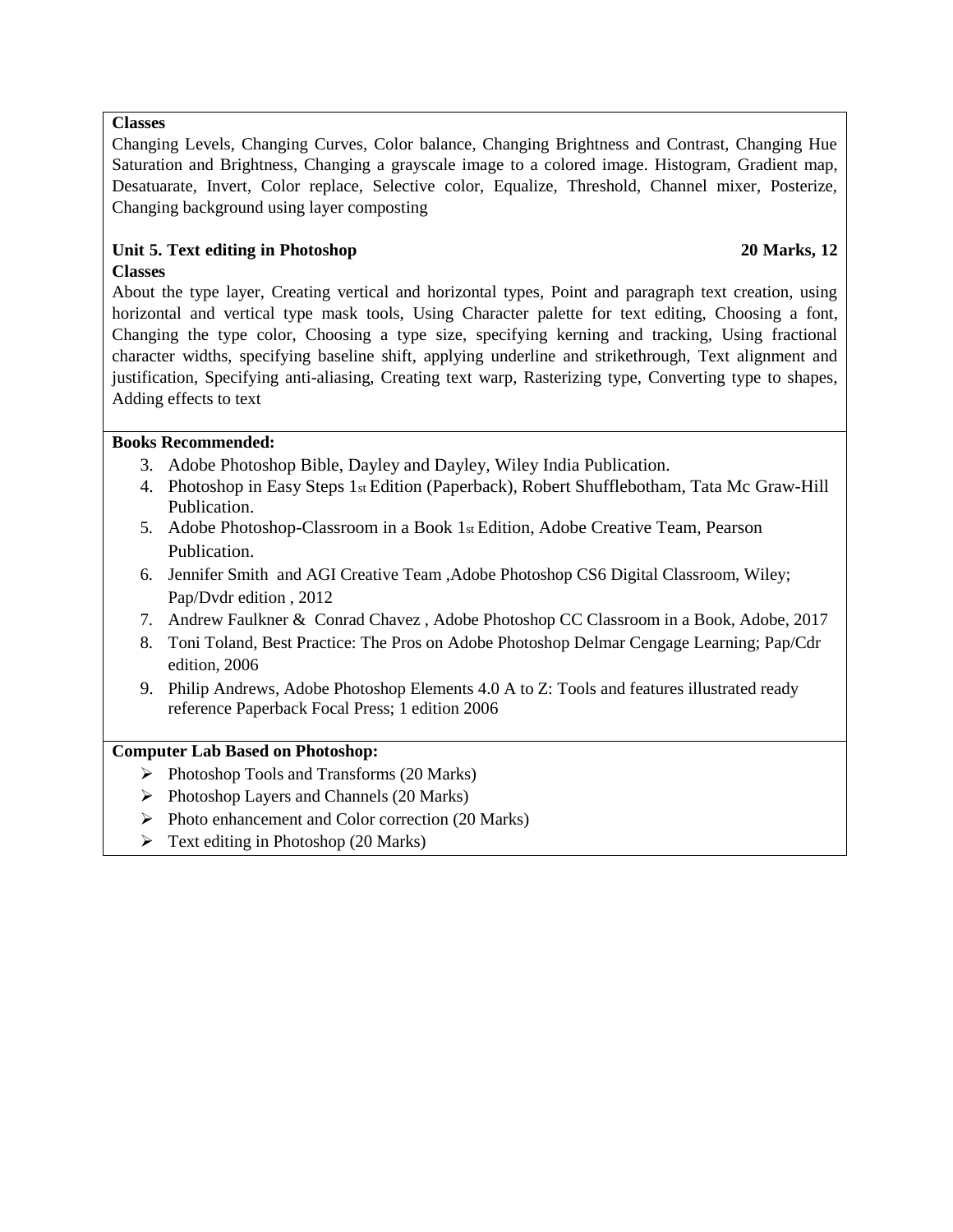| Paper Code:                                                                                               | Title of the Paper:                                        | Credit: 2 |         |                      |  |  |  |  |  |
|-----------------------------------------------------------------------------------------------------------|------------------------------------------------------------|-----------|---------|----------------------|--|--|--|--|--|
| <b>SEC 13</b>                                                                                             | <b>Web Design</b>                                          | $L = 1$   | $P = 1$ | $T = 0$              |  |  |  |  |  |
| Objective:                                                                                                |                                                            |           |         |                      |  |  |  |  |  |
|                                                                                                           | The course is designed with an objective to                |           |         |                      |  |  |  |  |  |
| Design a webpage using HTML and CSS.<br>➤                                                                 |                                                            |           |         |                      |  |  |  |  |  |
| ➤                                                                                                         | Make an interactive webpage using JavaScript.              |           |         |                      |  |  |  |  |  |
|                                                                                                           |                                                            |           |         |                      |  |  |  |  |  |
| <b>Learning Outcome:</b>                                                                                  |                                                            |           |         |                      |  |  |  |  |  |
|                                                                                                           | On completion of the course, students will be able to      |           |         |                      |  |  |  |  |  |
| $\triangleright$ Design dynamic and interactive web pages by embedding Java Script code in HTML and using |                                                            |           |         |                      |  |  |  |  |  |
| Java Script to validate user input.                                                                       |                                                            |           |         |                      |  |  |  |  |  |
| Apply CSS in WebPages.<br>➤                                                                               |                                                            |           |         |                      |  |  |  |  |  |
|                                                                                                           |                                                            |           |         |                      |  |  |  |  |  |
| Make an interactive webpages using web designing tools<br>➤                                               |                                                            |           |         |                      |  |  |  |  |  |
|                                                                                                           |                                                            |           |         |                      |  |  |  |  |  |
|                                                                                                           |                                                            |           |         |                      |  |  |  |  |  |
| <b>Total Marks: 100</b>                                                                                   |                                                            |           |         |                      |  |  |  |  |  |
|                                                                                                           | (In Semester Evaluation: 20 & End Semester Evaluation: 80) |           |         |                      |  |  |  |  |  |
|                                                                                                           |                                                            |           |         |                      |  |  |  |  |  |
| Unit I: Introduction to Computer Network and Internet<br>10 Marks, 7 Classes                              |                                                            |           |         |                      |  |  |  |  |  |
| Computer Network Basics- LAN, WAN, Topologies, IP Address, Domain Name, Protocol, TCP/IP                  |                                                            |           |         |                      |  |  |  |  |  |
| Basics, HTTP, FTP, SMTP, Concept of Client/Server model Internet Basics- concept of Internet,             |                                                            |           |         |                      |  |  |  |  |  |
| Connectivity types, ISP, E-mail, WWW Website and Webpage, Hyperlink, Web Browser, Web Sever,              |                                                            |           |         |                      |  |  |  |  |  |
| URL, Types of Websites (Static/Dynamic), Search Engines Webpage, Hyperlink, Web Browser, Web              |                                                            |           |         |                      |  |  |  |  |  |
| Server, URL, Types of Websites (Static/Dynamic), Search Engines                                           |                                                            |           |         |                      |  |  |  |  |  |
|                                                                                                           |                                                            |           |         |                      |  |  |  |  |  |
|                                                                                                           | <b>Unit II. Eundamentals of Web Designing</b>              |           |         | 10 Mores $E$ Clossos |  |  |  |  |  |

Unit II: Fundamentals of Web Designing **10 Marks, 5 Classes 10 Marks**, 5 Classes Planning a website- content, Graphics, Structuring and Navigation, Advertisements/ popups Design

Principles and Issues- Usability, Loading time, color Schemes, Font choices, Image choices, Browser Compatibility, Designing Website in Vernacular languages using Unicode Based software/fonts

### **Unit III: Web Designing Tools and Technologies 5 Marks, 5 Classes**

Introduction of various Web Tools- Frontpage, Dreamweaver, Photoshop, Flash Concept of Client Side Scripting and Server Side Scripting Introduction to various Web Technologies- HTML, PHP, Javascript, NET, JSP

### **Unit IV: Hypertext Markup Language (HTML) 40 Marks, 20 Classes**

What is Markup Language, Basic Structure of HTML, Head Section and Elements of Head Section- Meta Tags, External Link Tags HTML Structure Tags- Table Tag, Div Tag, Frames Content/Media Tags-Header Tags, Paragraph, Span, Pre Tags, anchor Links and Named Anchors, Image Tags/Image Hot Spots, Object Tag, I Frame Tags Working with Forms- Form Tag, POST and GET Method, Text Input, Text Area, Checkbox, Image Input and Radio, Select Option, Option Group, File Upload and Hidden Fields, Submit Button, Reset Button HTML 5: Introduction to HTML5, What is new in HTML5, Features of HTML5 Doc type, New Structure Tags- Filed Validation, Placeholder, Email, tel,url, number, date range New Media Tags- Audio Tag, Video Tag.